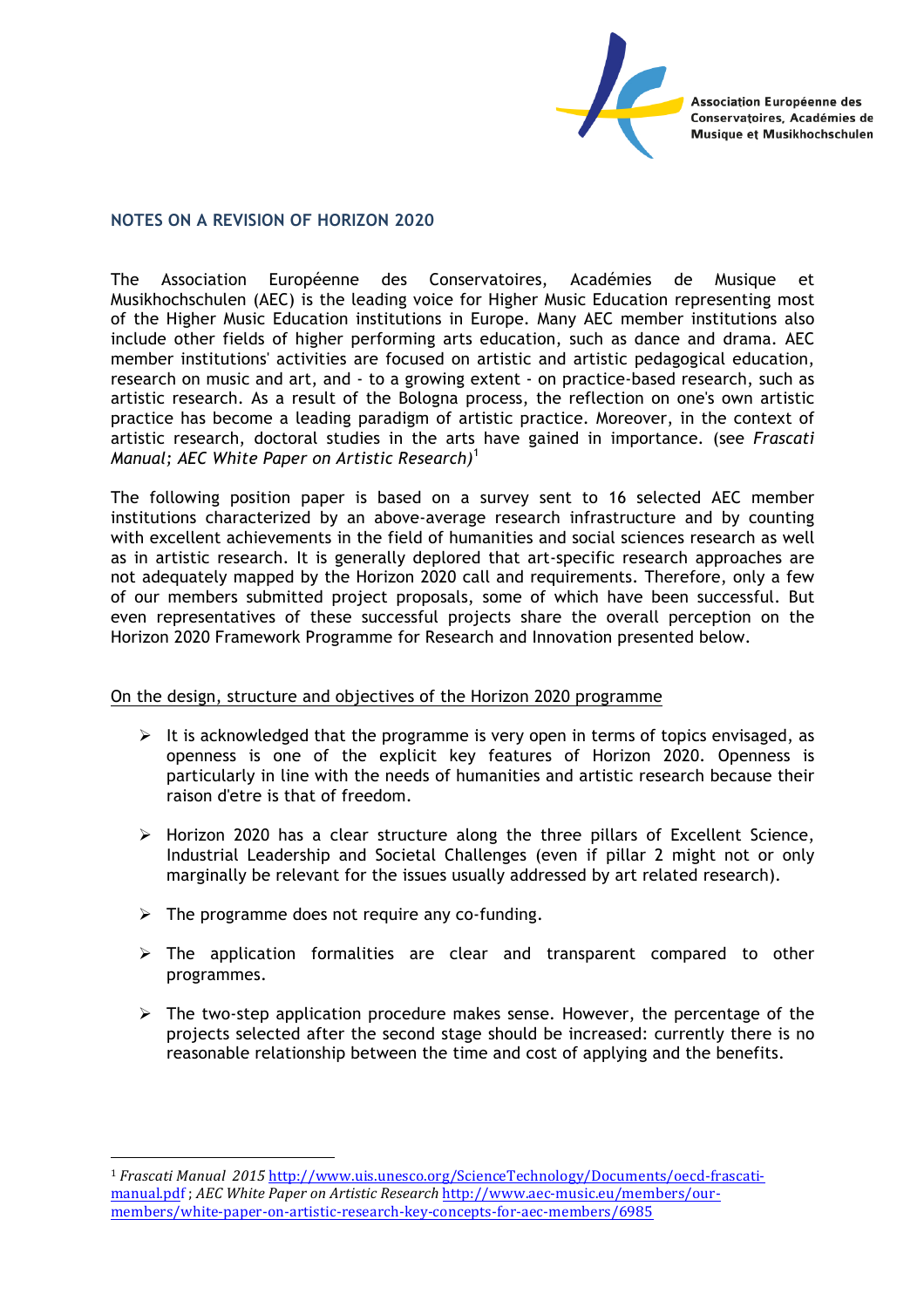## Horizon 2020 compared to other funding schemes

- $\triangleright$  In the overall spectrum of funding programmes offered by the EU, Horizon 2020 is the only one that explicitly targets research funding.
- $\triangleright$  The European Commission has launched the Creative Europe programme to promote art. This makes sense against the background of the special needs of artistic activities as expressly acknowledged by the AEC. The AEC has significantly benefited from the Creative Europe programme and has recently received another network funding for the period 2017-2020. However, there is a gap: art-specific research conducted by our members is not adequately covered by either Creative Europe or Horizon 2020.
- $\triangleright$  Since the initiation of the Bologna process, Art HEIs have developed structures for knowledge development, exchange and dissemination of artistic knowledge and experience. However, there are still very few funding bodies for research projects in and related to the arts. If the arts, and higher education in the arts, are to be a central aspect of European culture also in the future, it is important to build on what has been done so far by creating possibilities for further expansion. This would mean encouraging careers that include research for prominent artists, and supporting HEIs in their efforts to grow beyond the 3rd cycle.

## Critical aspects of the programme

- $\triangleright$  Horizon 2020 is intended to support research projects proposed also by individuals; but in reality, the projects' dimension required by the application implies a structural capability of great power and size that small HEIs do not have. Thus, small institutions such as Music and Performing Arts HEIs are in a disadvantaged position when striving to meet the application requirements.
- $\triangleright$  For the reasons mentioned above, artistic research is a relatively young field of research. While practice-based research and artistic research are orientated innovatively towards experimenting new research methods, the Horizon 2020 concept is essentially based on the freezing of traditional research approaches.
- $\triangleright$  The strengths of humanistic and artistic research lie in their capacity to scholarly or artistically reflect on a given problem and thereby deepen understanding and, especially in the case of artistic research, creatively envision new perspectives etc. In particular, pillar 3 should therefore sufficiently allow the humanities and artistic research to deploy their specific capacities for the social and cultural flourishing of European and global society.
- $\triangleright$  Strands such as CultCoop focus on democratic values, historical awareness, cultural heritage and religious tolerance, but neglect the intrinsic values of the arts as meaningful in themselves. Even the topic "Contemporary History of Europe in artistic and creative practices" does not allow placing research-through-practice, although this would be obvious and logical with regard to the envisaged context.
- $\triangleright$  The career paradigm underlying many of the European Research Council (ERC) grants is modelled on actual or supposedly desirable careers in applied sciences, often emphasizing inter-sectoral mobility like working in an industrial enterprise as part of a fellowship. This may be common (and desirable) in the applied sciences, but may not be common, desirable, or viable in the arts and humanities.